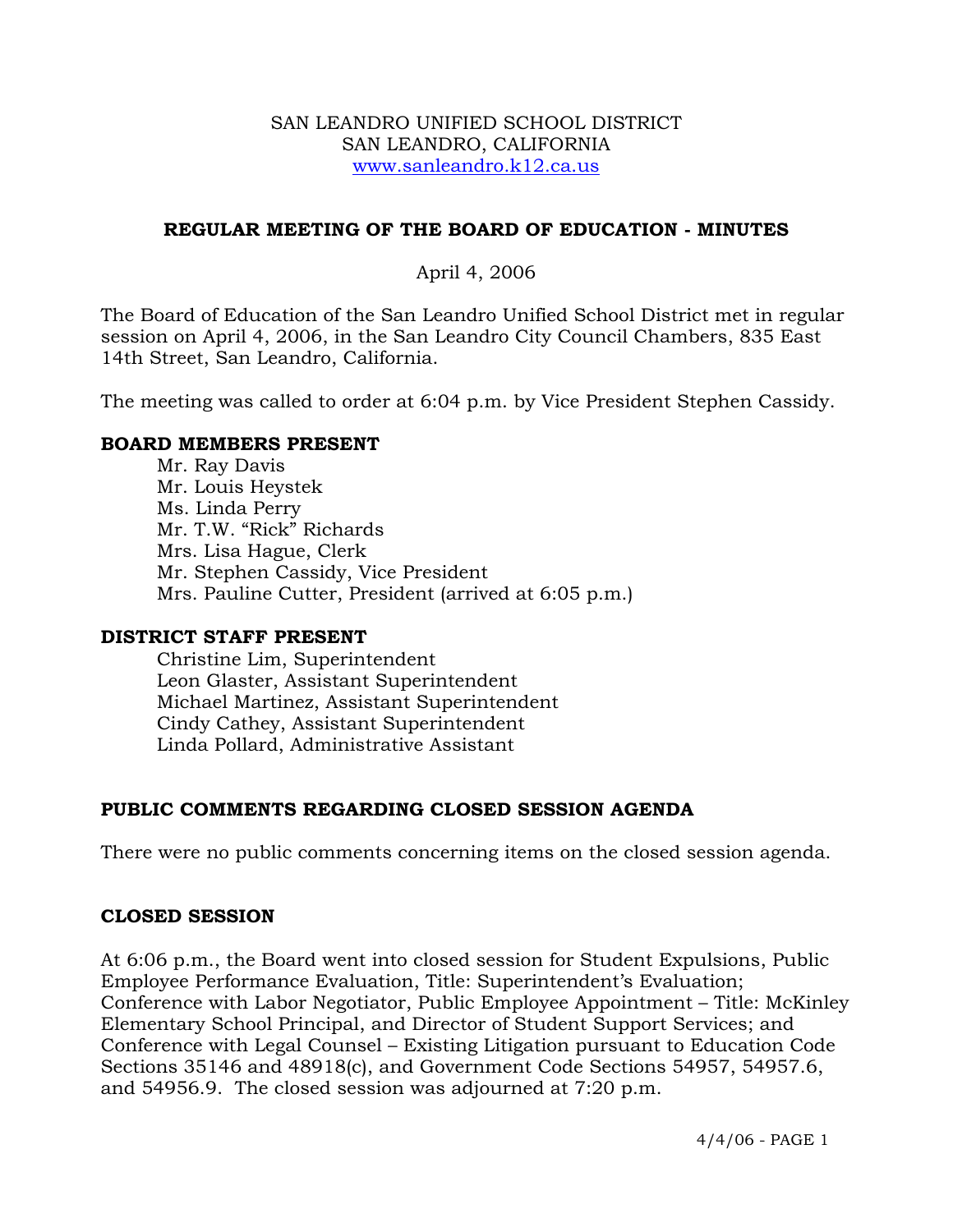The Board returned to open session at 7:35 p.m. with the Pledge of Allegiance to the Flag. President Cutter said the Board had been in closed session and the following action was taken:

- On a motion made by Trustee Davis and seconded by Trustee Hague, the Board appointed David Lorden as Director of Student Support Services by a 7- 0 vote.
- On a motion made by Trustee Davis and seconded by Trustee Richards, the Board appointed Geri Isaacson as McKinley School Elementary Principal by a 7-0 vote.

Following the announcement, Superintendent Lim said that Ms. Isaacson would be meeting with McKinley School staff on Friday, April 7, 3:00 p.m.

# **APPROVAL OF AGENDA**

On a motion made by Mr. Richards and seconded by Ms. Perry, the Board approved the agenda for the regular meeting of April 4, 2006, by a 7-0 vote.

**REPORTS** Student Representatives' Reports - There was no report.

## **PRESENTATIONS**

- \* President Cutter noted that the Certificate of Commendation would be presented to Wilson Elementary School Fifth Grader, Alison Jenifer Smith, for receiving the Southern Alameda County Alliance of African-American Educators Cultural Awareness Achievement Award upon her arrival.
- \* Business Manager Bruce Colby presented an overview of Position Control, noting that as part of the Superintendent's and Administrative Team's goals, the Business and Human Resources departments would maintain a monitoring system of position control throughout the year, including a written report each semester to the Board. He explained that Position Control was a system that manages personnel expenses and includes process, procedures, specialized computer applications, and unlike other systems, the ESCAPE Information System, which the District uses, completely integrates budget, personnel, and payroll into one system, thus eliminating manual reconciliation. In addition, Position Control was a key process in sound fiscal management; that every position was reauthorized annually as part of the Adoption Budget; and charts shared showed that the majority of the District's positions were in site-based programs that directly supported student learning.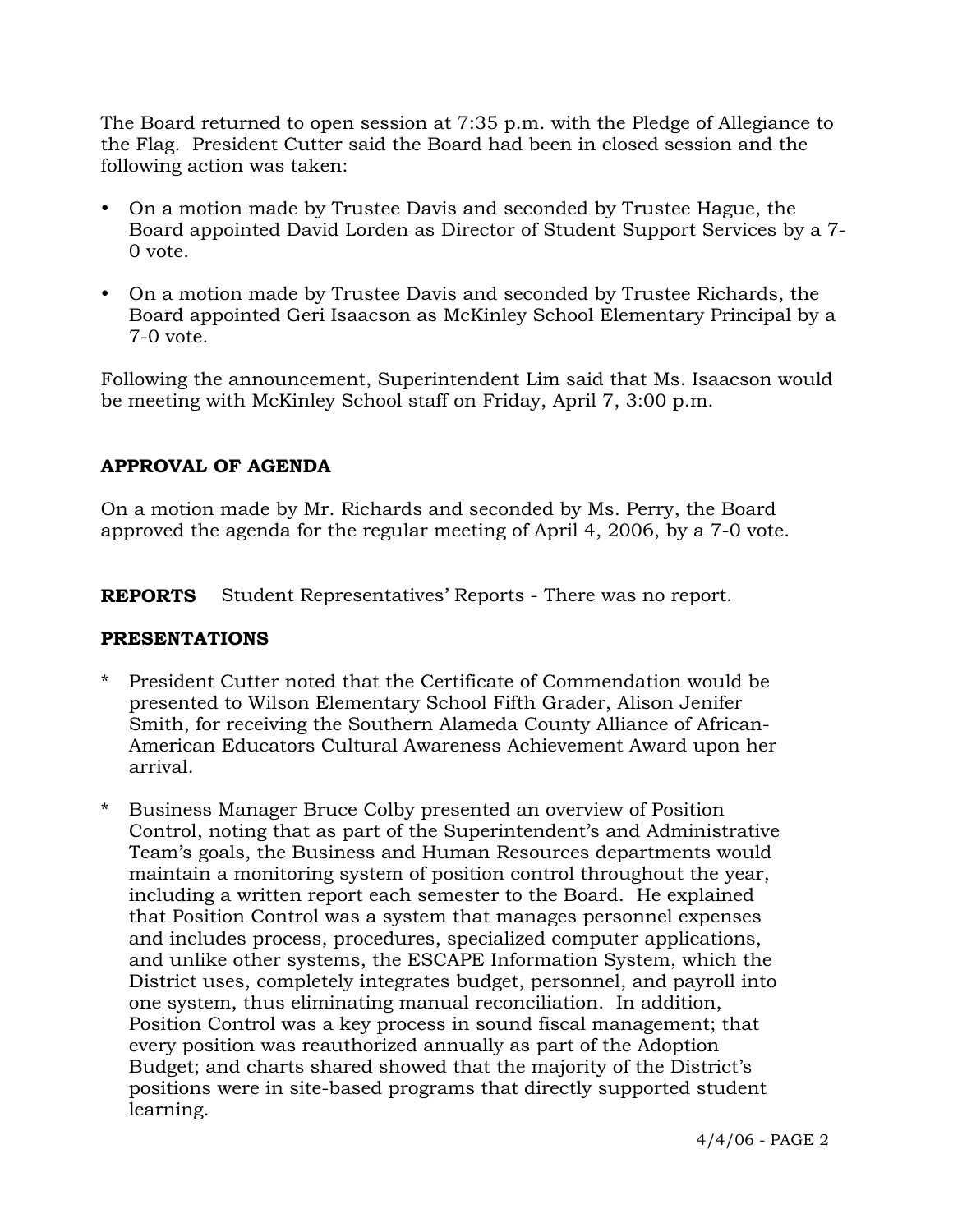Responding to Mr. Heystek, Mr. Colby explained that each year the Human Resources Department reviews and signs off on each position as part of the reauthorization process before it is included in the next year's budget, preventing employees, who are no long with the District, being paid.

 Mr. Cassidy felt it would have been more helpful and easier to understand if a pie chart showing the District's spending by function had been included in the overview. Mr. Colby said that as part of the adoptive budget, that type of illustration would be included.

# **PUBLIC TESTIMONY ON NON-AGENDA ITEMS**

• Lewellyn R. Shartukar addressed the Board regarding the denial of his application for employment as a substitute teacher, and his dissatisfaction with the District's Human Resources Department and hiring procedures. He urged the Board to employee more African American men and teachers, and give them an opportunity to guide the students.

 President Cutter said that she would be sending a letter of response, explaining the District's complaint process, to Mr. Shartukar.

# **REPORTS**

- 1) Correspondence Clerk Hague reported receiving emails from Mike McMahon regarding API results; from Jeff Kunz regarding formation of an Ad-Hoc Committee; from Michele Garcia, Kimberly Dela Cruz, Joahnna Visperas, Riana Feemster, and La Toya Hall thanking the Board for the DECA recognition; from Lewellyn Shartukar regarding an employment issue; and from Jun Osalbo regarding theft at school.
- 2) Superintendent's Report Superintendent Chris Lim thanked Business Manager Bruce Colby for the Position Control presentation, noting that three years ago this system did not exist in the District, quoting a north county district who learned the hard way, that "if you don't have position control in your district, you're not in control of your budget."

Ms. Lim also reported that

- The Special Ed team from the state department would be visiting school sites.
- Assistant Superintendent Cindy Cathey and the secondary principals and vice principals visited Conley-Caraballo, a 355-student alternative education high school, in the New Haven Unified School District. Ms. Cathey will be making a presentation on her visit at the next Board workshop on April 17.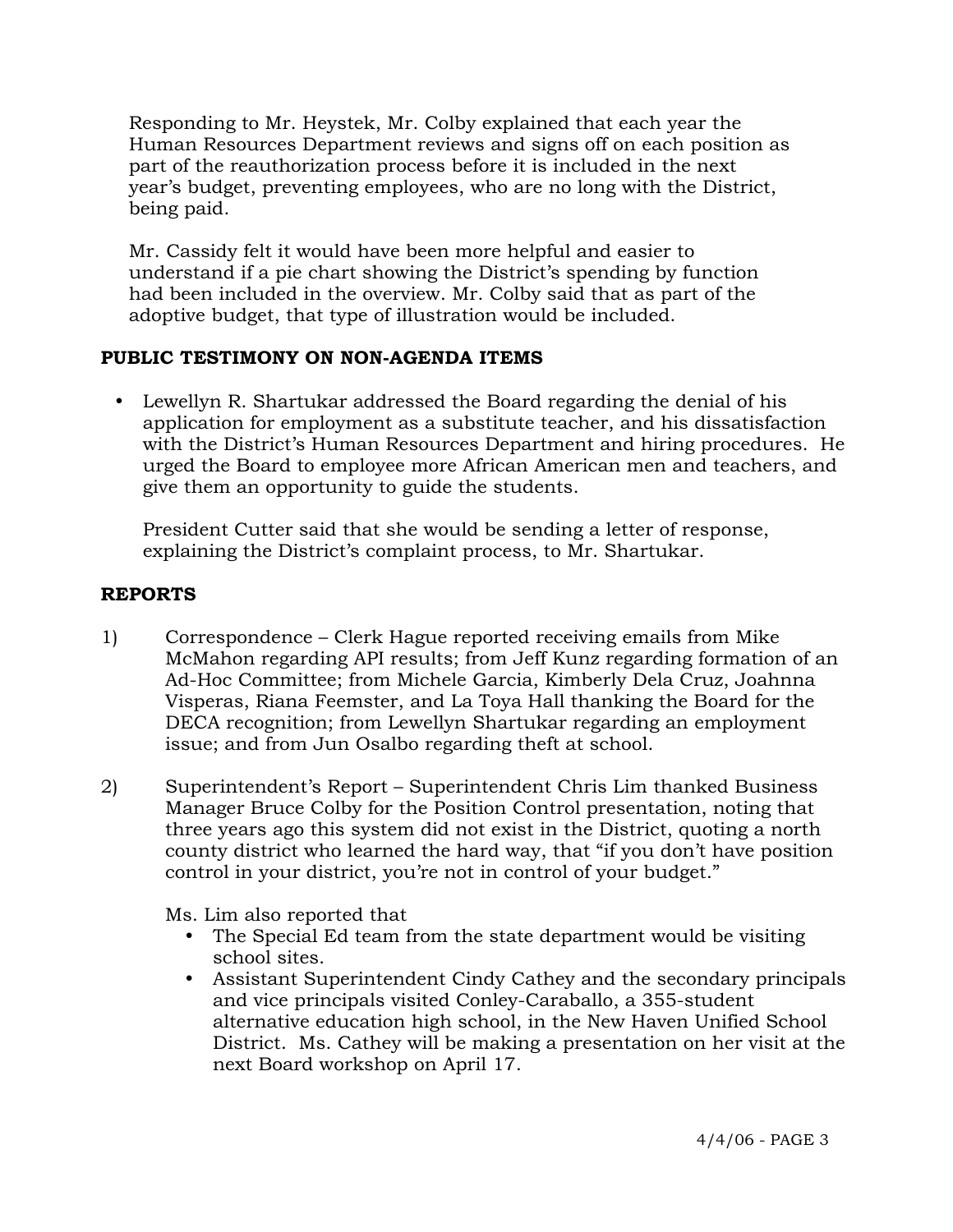The Superintendent reviewed the following options that the Board would be considering at that workshop:

- 1. Footprint of a 2500-student high school campus including a 9th grade wing.
- 2. 9th grade off campus academy.
- 3. Opportunity program for 7-8 grade students located at John Muir Middle School.
- 4. Educational Option Center, similar to the alternative education campus visited by Ms. Cathey, located at the Burrell/Lincoln site.
- 5. More detailed modernization proposal, with Ms. Lim recommending that "lighting" be included as a top priority.
- 6. Cost of renovating Burrell Field; cost of renovating the multipurpose room at Jefferson, exploring a joint use project with the City for a performing arts center, and exploring joint continuation school with San Lorenzo, and possibly changing the boundaries.

Trustee Perry explained that her original suggestion was to explore the cost of a new, not renovated, Jefferson multipurpose room as that had been the intension in the original bond, with Ms. Lim noting the clarification.

Superintendent Lim further added that she had numerous conversations with the educational division of the state department regarding an alternative education campus, and was looking forward to sharing what she had learned with the Board and the community.

Ms. Lim said that Sylvia Guerrero, mother of Newark Unified transgender student Eddie "Gwen" Araujo, who was tragically killed, visited San Leandro High School and gave a passionate and inspiring talk to the entire staff. Through a grant, Ms. Guerrero has been given the opportunity to speak around the country, noting that while she had not yet received an invitation to return to speak at Newark Memorial, she was very pleased to be able to visit a neighboring district. Superintendent Lim added that Ms. Guerrero thanked her for taking the time to introduce her, and read her biographical story, and hoped to return to speak the students.

Mr. Cassidy suggested that if she should return, it would be nice to video tape her visit.

Ms. Lim also visited a Monroe Elementary kindergarten class, where the students presented a play about a restaurant only serving white customers, and how wrong that was, and how it was resolved, ending with the students singing, "*We Shall Overcome*".

3) Board Committee Reports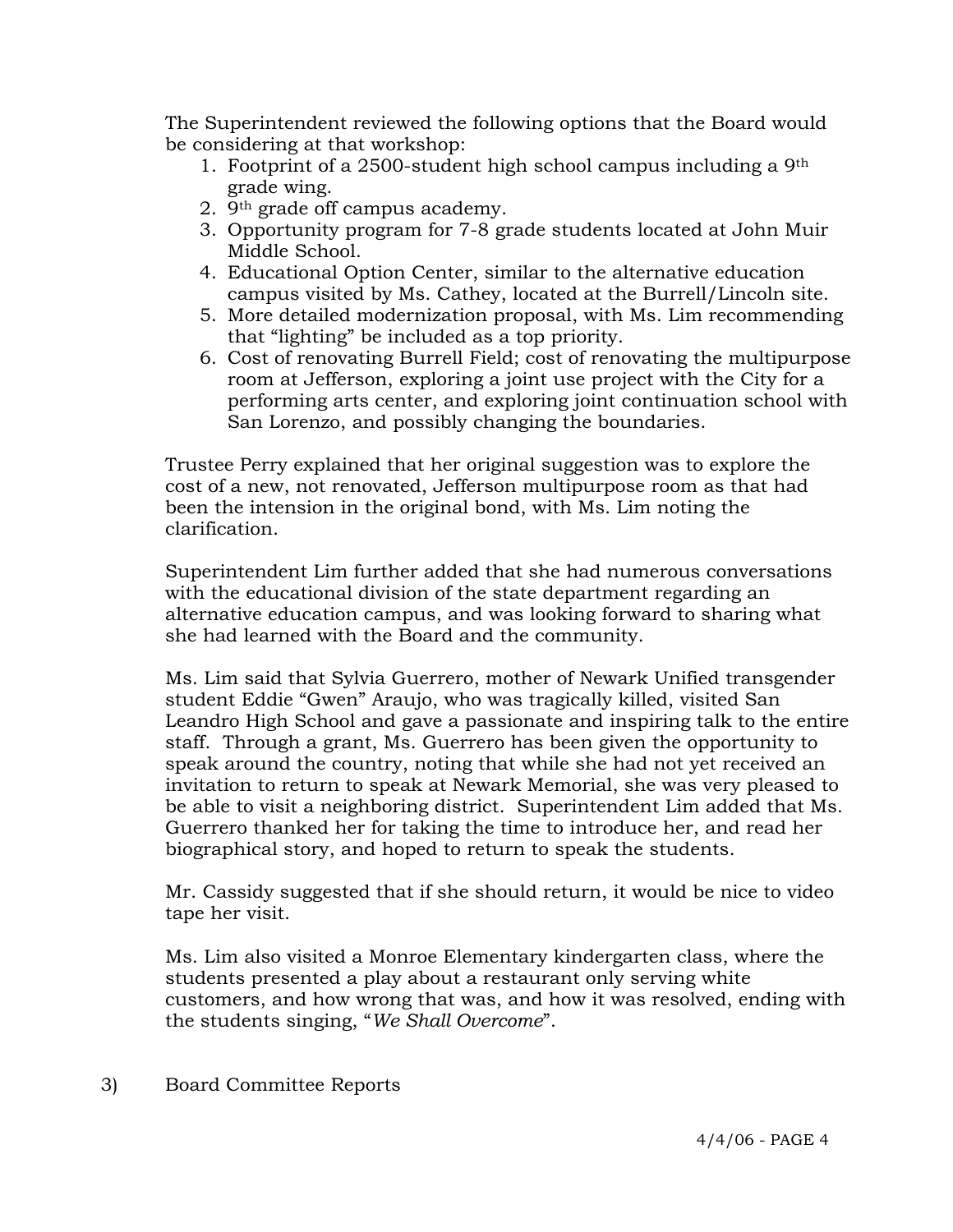• City/District Liaison – Mr. Davis reported that the committee met on March 23. He said that Councilmember Bill Stephens had joined the group and would be replacing the Mayor. The District provided an update on Measure A, San Leandro Quality Education Act, and the City provided an update on their business license tax. They discussed the joint project for the construction of the well at the Muir site, and the next steps for the Bancroft Middle School playing field. The District provided the council representatives with a copy of the PowerPoint and background information regarding the proposed bond measure. President Cutter said that the Memorandum of Understanding (MOU) for the well was still being finalized, with Leon adding that the District had completed its review with the attorney; and discussions regarding ownership and maintenance schedule of the well still needed to be completed.

Mrs. Cutter requested that Consent Item 3.3-C, Recommendation from Administrative Expulsion Panel for Student E30-05/06 be pulled from the consent calendar. Mr. Cassidy requested that Consent Item 1.3-C also be pulled.

## **CONSENT ITEMS**

## General Services

| $1.1 - C$                   | Approval of Board Minutes – March 7, 2006                                        |
|-----------------------------|----------------------------------------------------------------------------------|
| $1.2-C$                     | Approval of Board Minutes – March 21, 2006                                       |
| Human Resources             |                                                                                  |
| $2.1-C$                     | Acceptance of Personnel Report                                                   |
| <b>Educational Services</b> |                                                                                  |
| $3.1 - C$                   | Recommendation from Administrative Panel for Expulsion for<br>student E25-05/06. |
| $3.2-C$                     | Recommendation from Administrative Panel for Expulsion for<br>student E29-05/06. |
| $3.4-C$                     | Recommendation from Administrative Panel for Expulsion for<br>student E31-05/06. |
| $3.5-C$                     | Recommendation from Administrative Panel for Expulsion for<br>student E32-05/06. |
| $3.6-C$                     | Recommendation from Administrative Panel for Expulsion for<br>student E33-05/06. |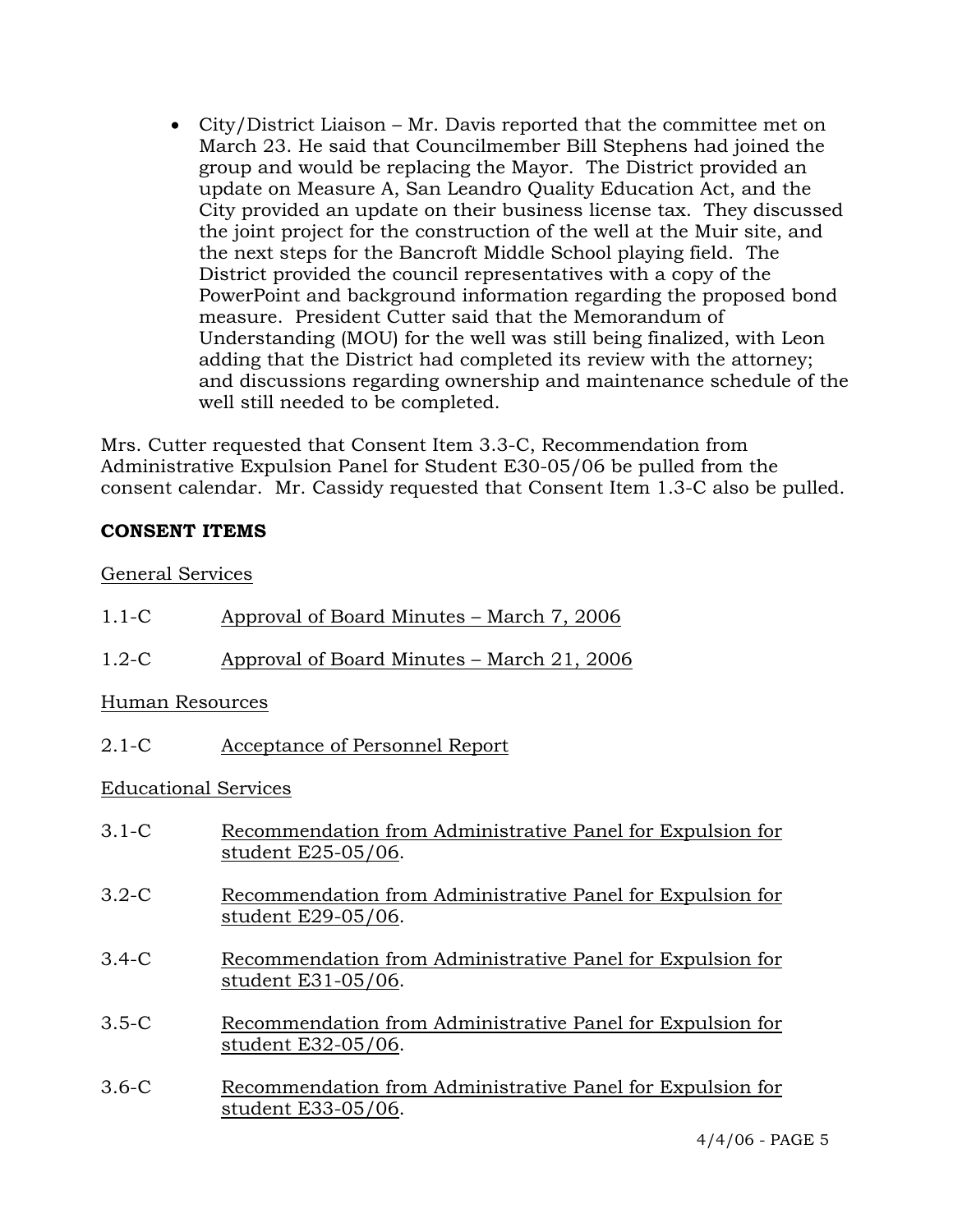- 3.7-C Recommendation from Administrative Panel for Expulsion for student E34-05/06.
- 3.8-C Addendum to the 2004-2005 Consolidated Application

## Business, Operations and Facilities

- 4.1-C Intra-Budget Transfers
- 4.2-C Resolution #06-14 to Declare Certain Equipment Surplus and/or Obsolete
- 4.3-C Independent Audit Selection
- 4.4-C Medi-Call Administrative Activities (MAA) Contract
- 4.5-C Change Order No. 3 Growth and Modernization Projects at San Leandro High School

On a motion made by Mr. Davis and seconded by Mrs. Hague, the Board approved the remaining consent items by a 7-0 vote.

## General Services

## 1.3-C Resolution #06-15, Board Member Compensation - Ray Davis

Mr. Cassidy felt that the standard established for hardship wasn't sufficiently explained by the one word answer that was provided on the form, and therefore he could not support this resolution at this point in time. He requested that a further explanation be provided and that the Policy Committee review the policy.

It was the consensus of the Board not to have this request reviewed by the Policy Committee, with Ms. Perry explaining that the Board policy states that, if Board members questioned the information provided on the form, it would be discussed at the time of request.

On a motion made by Mr. Richards and seconded by Mr. Davis, the Board adopted Resolution #06-15, certifying that Board Member Ray Davis' absence from the March 21, 2006, public Board meeting was due to hardship by a 6-1 vote. Mr. Cassidy voting no.

### Educational Services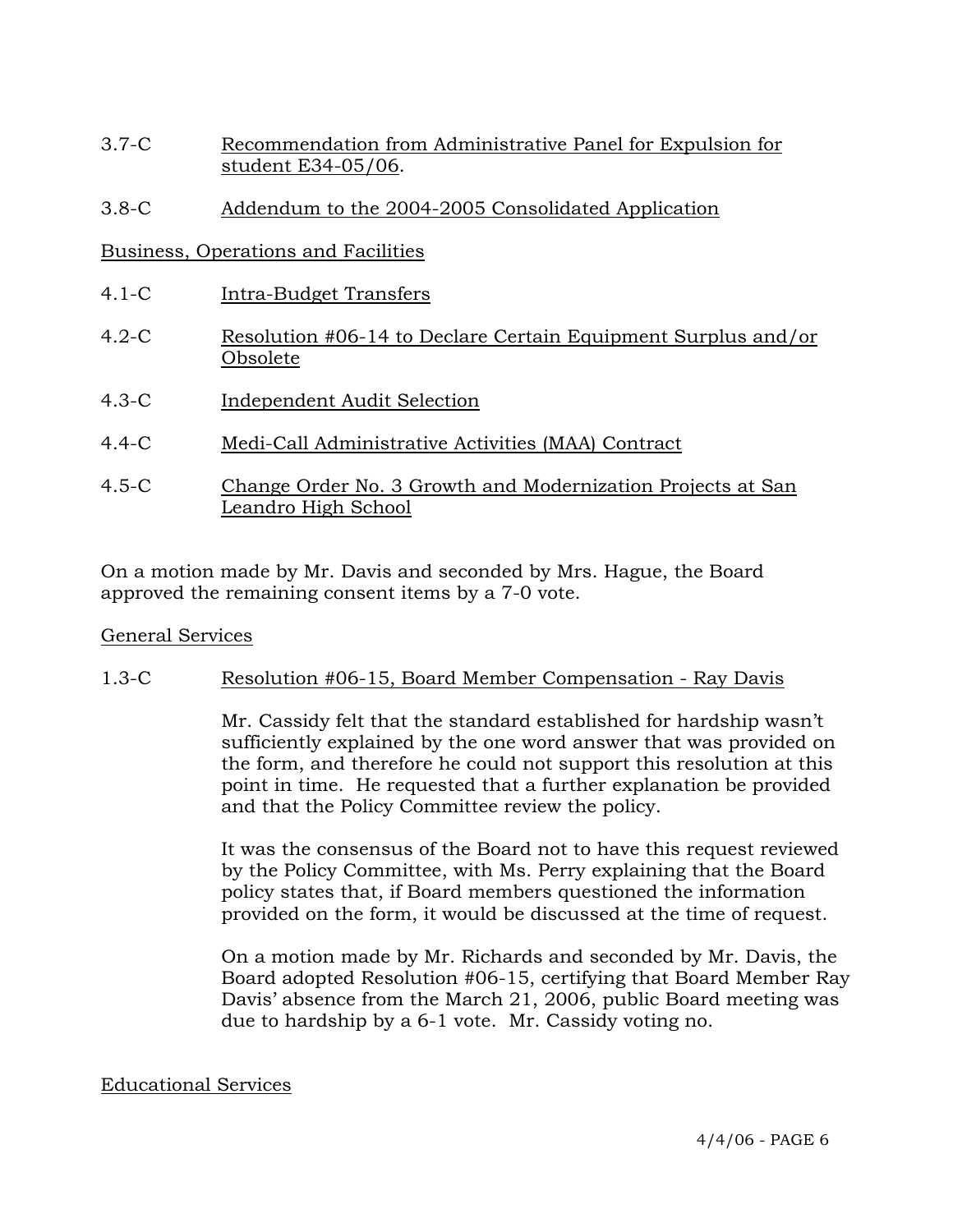3.3-C Recommendation from Administrative Panel for Expulsion for student E30-05/06.

> On a motion made by Mrs. Cutter, and seconded by Mr. Davis, the Board approved, by a 6-1 vote, with Trustee Heystek voting no, to amend the recommendation for expulsion for student E30-05/06 as follows: "Student is to be expelled through the spring semester of 2005/06 and will be placed on a suspended expulsion for the 2006/07 fall semester provided they complete their described rehabilitation plan and counseling services".

## **INFORMATION ITEMS**

### General Services

1.1-I Hayward Unified School District's Request to Change Its Election Date

> The Board received for information Hayward Unified School District's request to change its election date from November of odd numbered years to November of even numbered years, and that staff would respond to the Registrar of Voters indicating that this request would result in no impact to the San Leandro Unified School District.

1.2-I Castro Valley Unified School District's Request to Change Its Election Date

> The Board received for information Castro Valley Unified School District's request to change its election date from November of odd numbered years to November of even numbered years, and that staff would respond to the Registrar of Voters indicating that this request would result in no impact to the San Leandro Unified School District.

## **ADDITIONAL SUGGESTIONS AND COMMENTS FROM BOARD MEMBERS**

Ms. Perry reported that she represented the Board at the Fremont/East Bay Chapter of Parents, Families & Friends of Lesbians and Gays (PFLAG) annual celebration on April 1. The District received the "Friends of Our Children" award for courageously striving to make our Gay, Lesbian, Bisexual, Transgender, Questioning citizens, and their families and friends, feel safe, welcome, and included. Pete Stark presented the District with a commendation from Senator Liz Figueroa, 10th District, and Assemblyman Alberto Torrico, 20th District. Ms. Perry also announced at the celebration that Superintendent Lim was receiving a state-wide Valuing Diversity Award,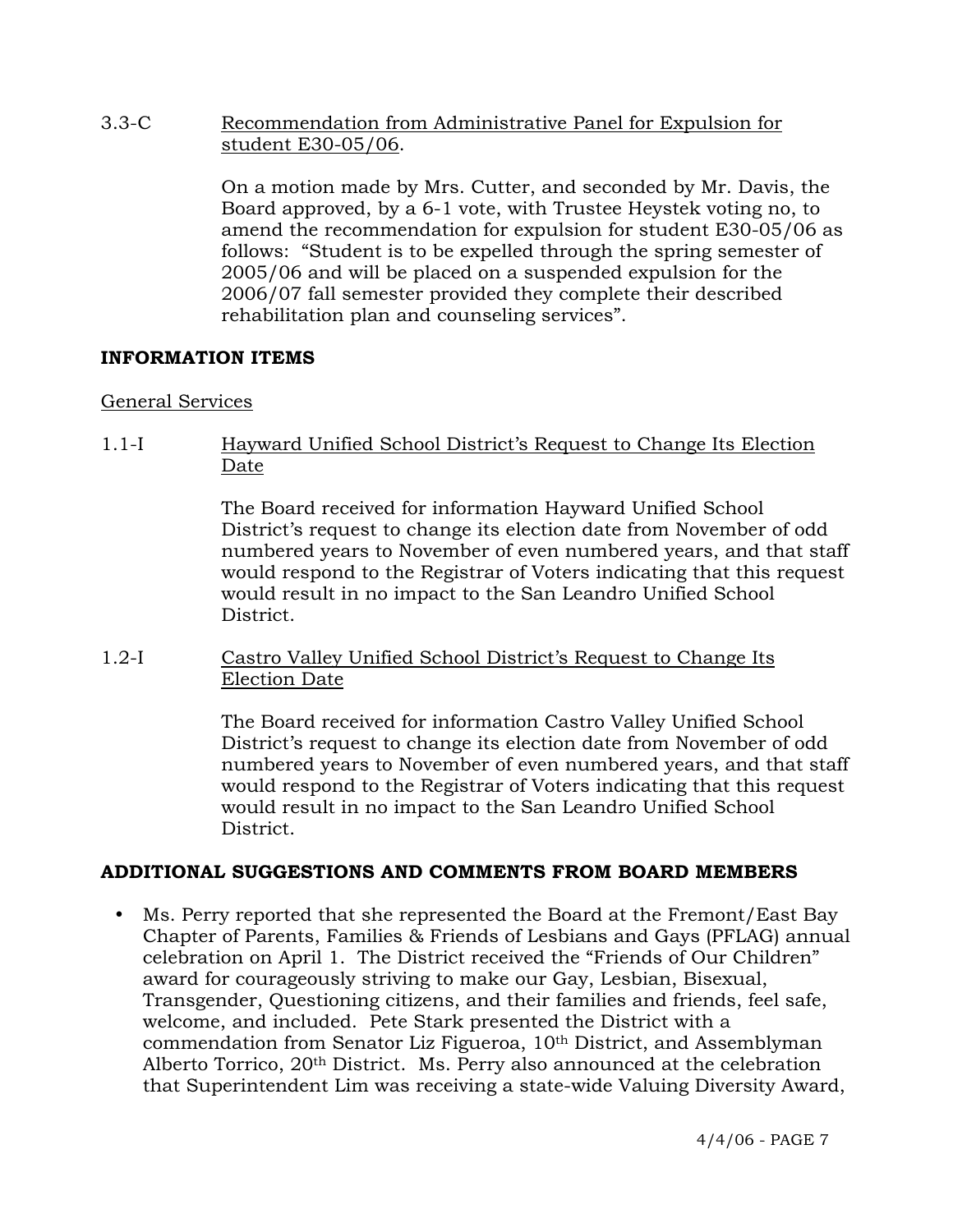which received a standing ovation, encouraging the District to "stay the course."

 Ms. Perry also attended the Roosevelt talent show, Wilson multicultural activities, and the Scholarship Foundation dinner.

- Mrs. Hague attended the San Leandro High School Casino Night supporting their athletic programs. She reported that the cast of *Seussical* placed second in a musical theater competition at Ohlone College.
- y Mr. Cassidy also attended the Scholarship Foundation dinner, where the *Notables* and the cast of *Seussical* performed. He noted that also, by coincidence, two of the National Merit Scholarship winners spoke, suggesting that in the future top students be invited to speak at these events.
- y Mrs. Cutter asked that the Board to review the "CSBA Professional Governance Standards for School Board Self-Evaluation" that they received to see if there was any interest in pursuing. She said that the Superintendent would be including the proposed 2006/2007 Board calendar in the next *Confidentially Speaking* for their review and that it would placed on the agenda for Board action on April 18. She also had information from California School Boards' Association (CBSA) about drafting a resolution regarding possible joint projects for school boards and students/groups regarding voter registration for the upcoming election. She will forward this on to the Advocacy Committee for their review.

The Board adjourned into closed session at 8:10 p.m.

The Board returned from closed session at 9:15 p.m. where no action was taken.